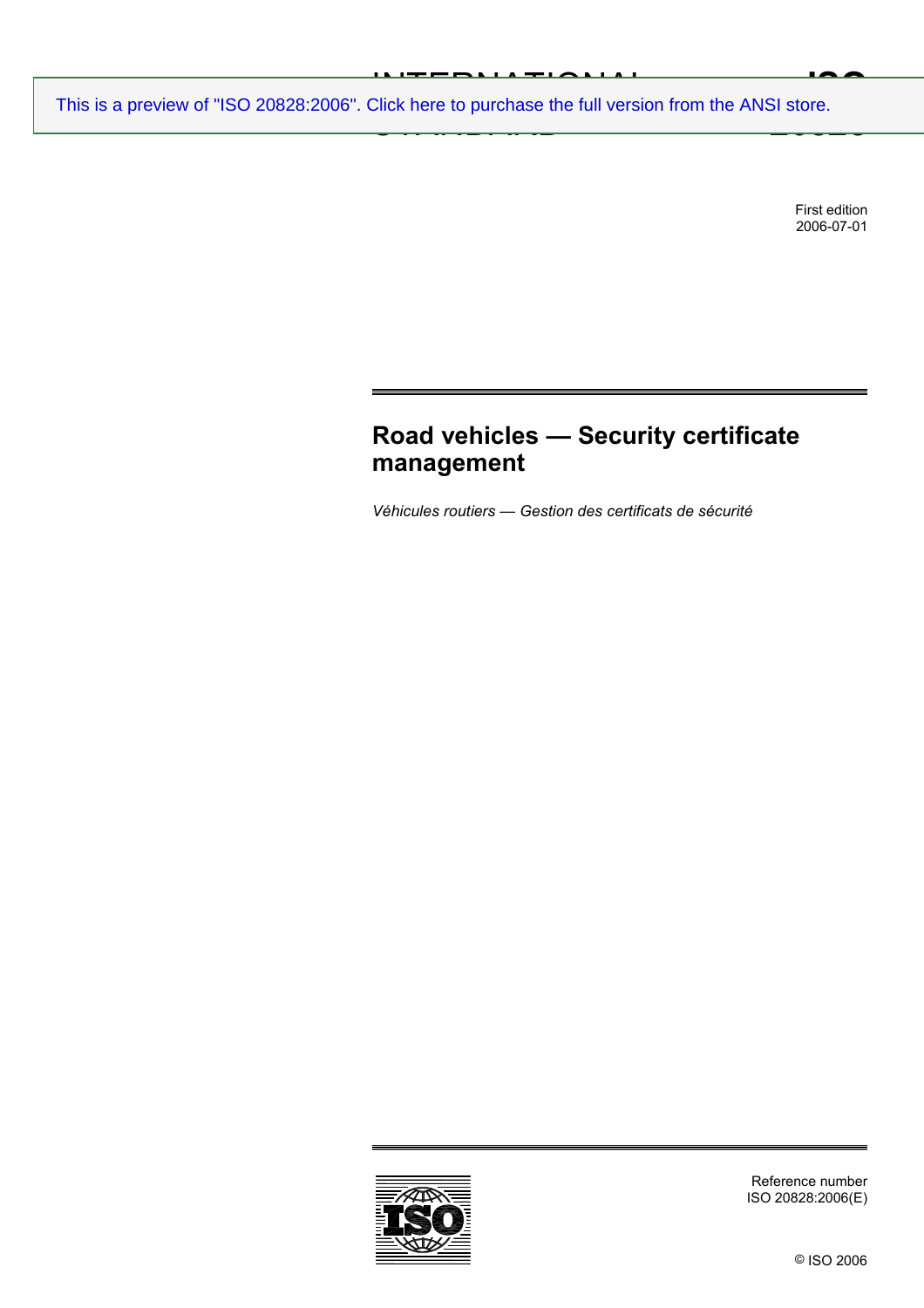#### **PDF disclaimer**

This PDF file may contain embedded typefaces. In accordance with Adobe's licensing policy, this file may be printed or viewed but shall not be edited unless the typefaces which are embedded are licensed to and installed on the computer performing the editing. In downloading this file, parties accept therein the responsibility of not infringing Adobe's licensing policy. The ISO Central Secretariat accepts no liability in this area.

Adobe is a trademark of Adobe Systems Incorporated.

Details of the software products used to create this PDF file can be found in the General Info relative to the file; the PDF-creation parameters were optimized for printing. Every care has been taken to ensure that the file is suitable for use by ISO member bodies. In the unlikely event that a problem relating to it is found, please inform the Central Secretariat at the address given below.

© ISO 2006

All rights reserved. Unless otherwise specified, no part of this publication may be reproduced or utilized in any form or by any means, electronic or mechanical, including photocopying and microfilm, without permission in writing from either ISO at the address below or ISO's member body in the country of the requester.

ISO copyright office Case postale 56 • CH-1211 Geneva 20 Tel. + 41 22 749 01 11 Fax + 41 22 749 09 47 E-mail copyright@iso.org Web www.iso.org

Published in Switzerland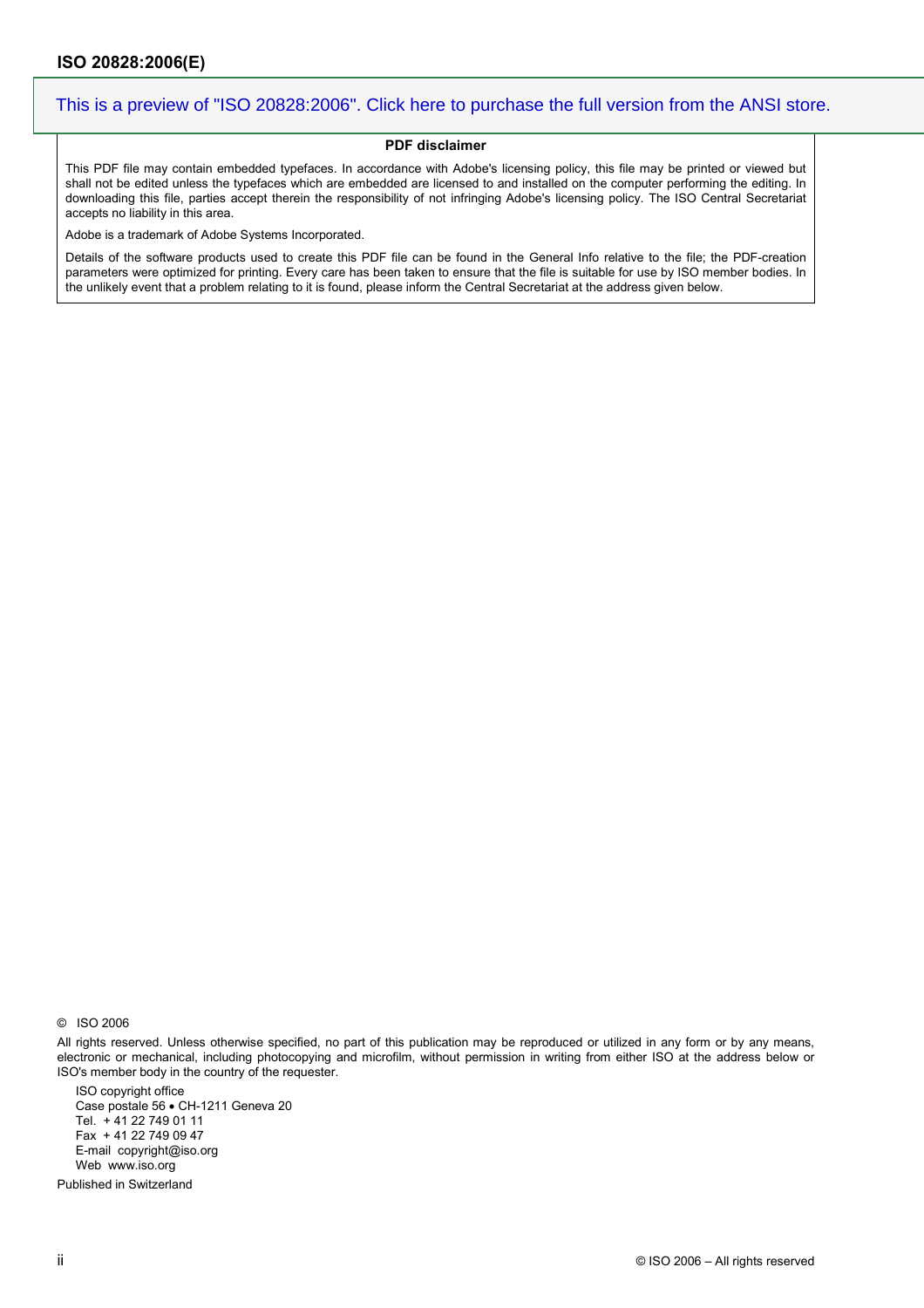## **Contents**

| 1            |                                                                                 |  |  |
|--------------|---------------------------------------------------------------------------------|--|--|
| $\mathbf{2}$ |                                                                                 |  |  |
| 3            |                                                                                 |  |  |
| 4            |                                                                                 |  |  |
| 5            |                                                                                 |  |  |
| 5.1          |                                                                                 |  |  |
| 5.2          |                                                                                 |  |  |
| 5.3          |                                                                                 |  |  |
| 5.4          |                                                                                 |  |  |
| 5.5          |                                                                                 |  |  |
| 5.6          |                                                                                 |  |  |
| 6            |                                                                                 |  |  |
| 7            |                                                                                 |  |  |
| 7.1          |                                                                                 |  |  |
| 7.2          |                                                                                 |  |  |
| 7.3          |                                                                                 |  |  |
| 7.4          |                                                                                 |  |  |
| 7.5          |                                                                                 |  |  |
| 7.6          |                                                                                 |  |  |
| 7.7          |                                                                                 |  |  |
| 7.8          |                                                                                 |  |  |
| 7.9          |                                                                                 |  |  |
| 7.10         |                                                                                 |  |  |
| 7.11         |                                                                                 |  |  |
| 7.12         |                                                                                 |  |  |
| 7.13         |                                                                                 |  |  |
| 7.14<br>7.15 |                                                                                 |  |  |
| 7.16         |                                                                                 |  |  |
|              |                                                                                 |  |  |
|              | Annex A (normative) Security Certificate Management ASN.1 module definition  28 |  |  |
|              |                                                                                 |  |  |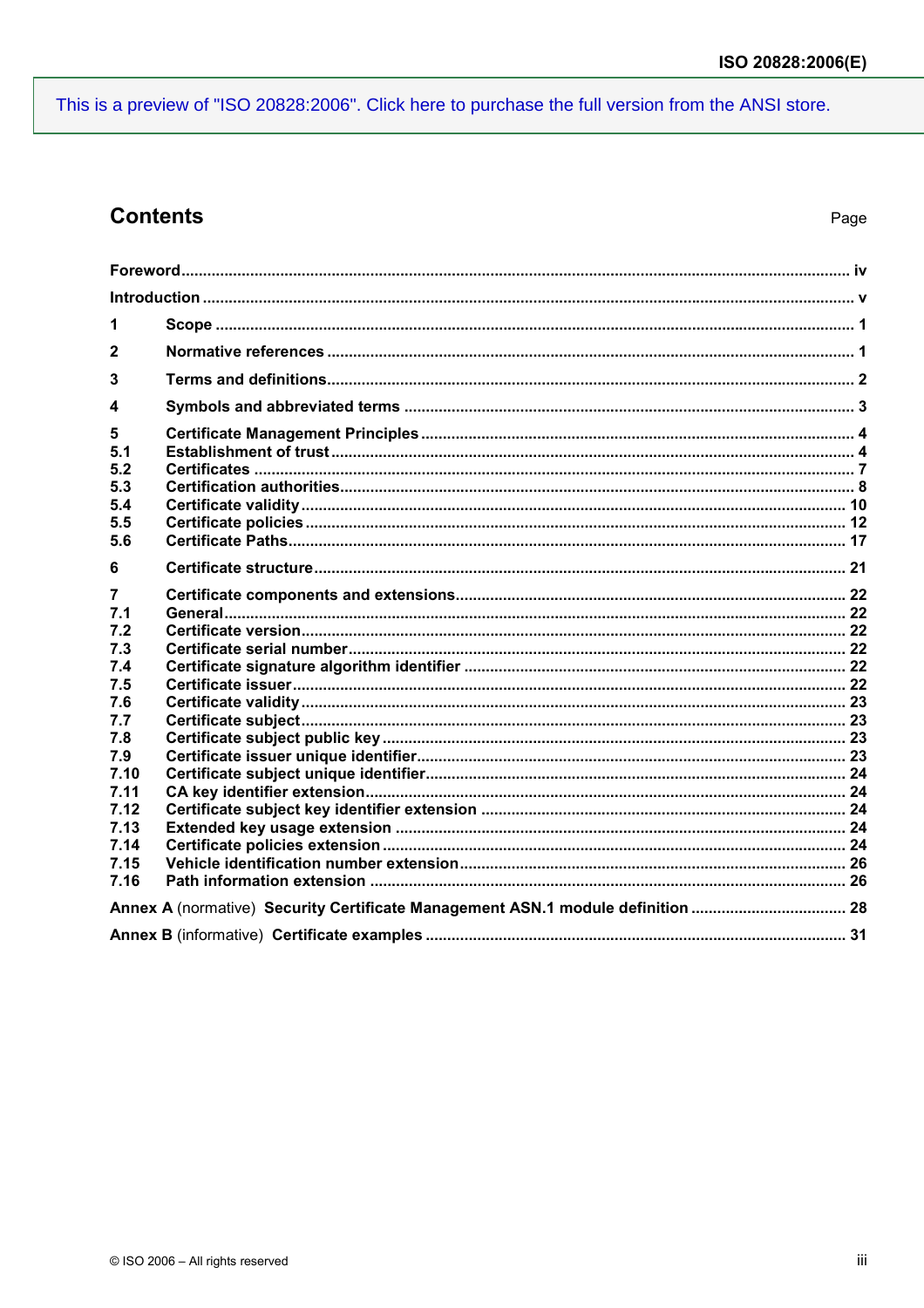### **Foreword**

ISO (the International Organization for Standardization) is a worldwide federation of national standards bodies (ISO member bodies). The work of preparing International Standards is normally carried out through ISO technical committees. Each member body interested in a subject for which a technical committee has been established has the right to be represented on that committee. International organizations, governmental and non-governmental, in liaison with ISO, also take part in the work. ISO collaborates closely with the International Electrotechnical Commission (IEC) on all matters of electrotechnical standardization.

International Standards are drafted in accordance with the rules given in the ISO/IEC Directives, Part 2.

The main task of technical committees is to prepare International Standards. Draft International Standards adopted by the technical committees are circulated to the member bodies for voting. Publication as an International Standard requires approval by at least 75 % of the member bodies casting a vote.

Attention is drawn to the possibility that some of the elements of this document may be the subject of patent rights. ISO shall not be held responsible for identifying any or all such patent rights.

ISO 20828 was prepared by Technical Committee ISO/TC 22, *Road vehicles*, Subcommittee SC 3, *Electrical and electronic equipment*.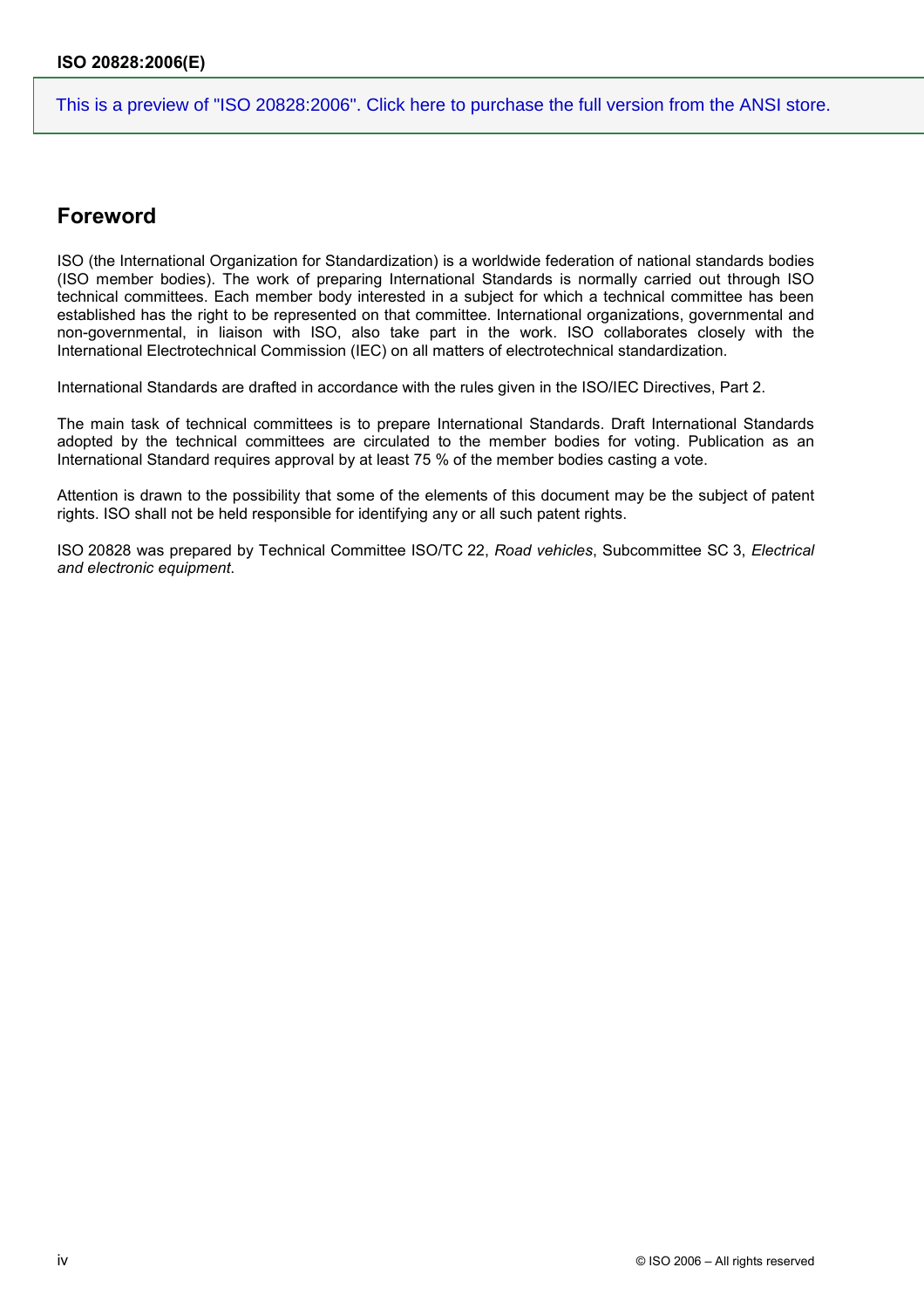### **Introduction**

Often data transmitted within road vehicles, between road vehicles or from and to road vehicles have to be protected to guarantee their confidentiality and integrity. Cryptography provides excellent means for this kind of protection. Depending on the protection requirements, different schemes may be used. In some situations it is sufficient to lock a data link involving a specific device, and to unlock it only if a second device has sent the correct key in response to an arbitrary seed. The corresponding security access service is specified in various International Standards and is widely used today.

ISO 15764 defines an extended security scheme. It does not just restrict the access to data, but protects the data when transmitted over the data link. Protection is provided against masquerade, replay, eavesdropping, manipulation and repudiation. Before starting the secured data transmission, the data link must be established as a secured link. ISO 15764 provides two methods for this:

- a) Both devices participating in the data transmission have a pre-established secret cryptographic key. This key is used to establish the secured link and excludes all third parties not having access to it from participating in the secured link. This method is based on symmetric keys and is applicable to devices with a limited processing power and memory.
- b) The secured link may be established between arbitrary devices, if these devices have a private key and a security certificate for the corresponding public key. This method involves asymmetric cryptography requiring a higher amount of processing power and memory at the devices.

Public keys are cryptographic keys that are publicly available and are linked to a private key, which is kept secret by the device owning it. There are two ways of using a public/private key pair:

- a) The device owning the private key may add an electronic signature to data it sends out. This signature is specific for the data sent out and may only be generated with the private key. Both a different data string to be signed and a different private key would lead to a different signature. Any other device possessing the corresponding public key is able to verify the signature and therefore to confirm that the data string originates from the device owning the private key and has not been altered after being sent out.
- b) Any device possessing the public key may use it to encrypt data before sending it to the device owning the private key. As the data can only be decrypted with the aid of the private key, no other device is able to correctly interpret the data sent out.

But how does the user of the public key know that it uses the correct one? A malicious third party could send its own public key, pretending it is from a trusted device, and could hope to get access to the secured data transmissions. For each domain of secured data transmissions, there must be an authority (or several of them) deciding which devices can be trusted. This is called Certification Authority. For the trusted devices, it issues security certificates, confirming that the public key is from that device (meaning that the device owns the corresponding private key). The electronic signature of the Certification Authority is attached to the certificate, rendering it unforgeable. As part of the procedure to set up a secured link, the devices involved verify the certificates of each other.

With the second method specified in ISO 15764, a secured link can be established between devices using the public key of the Certification Authority of each other. But in many cases there are different security domains with different authorities responsible to establish trusted devices, and secured links must be established between devices of different domains, not knowing the public keys of the Certification Authorities of the other domain. This International Standard specifies how trust between devices from different security domains is established based on security certificates. In this sense it extends the application range of ISO 15764.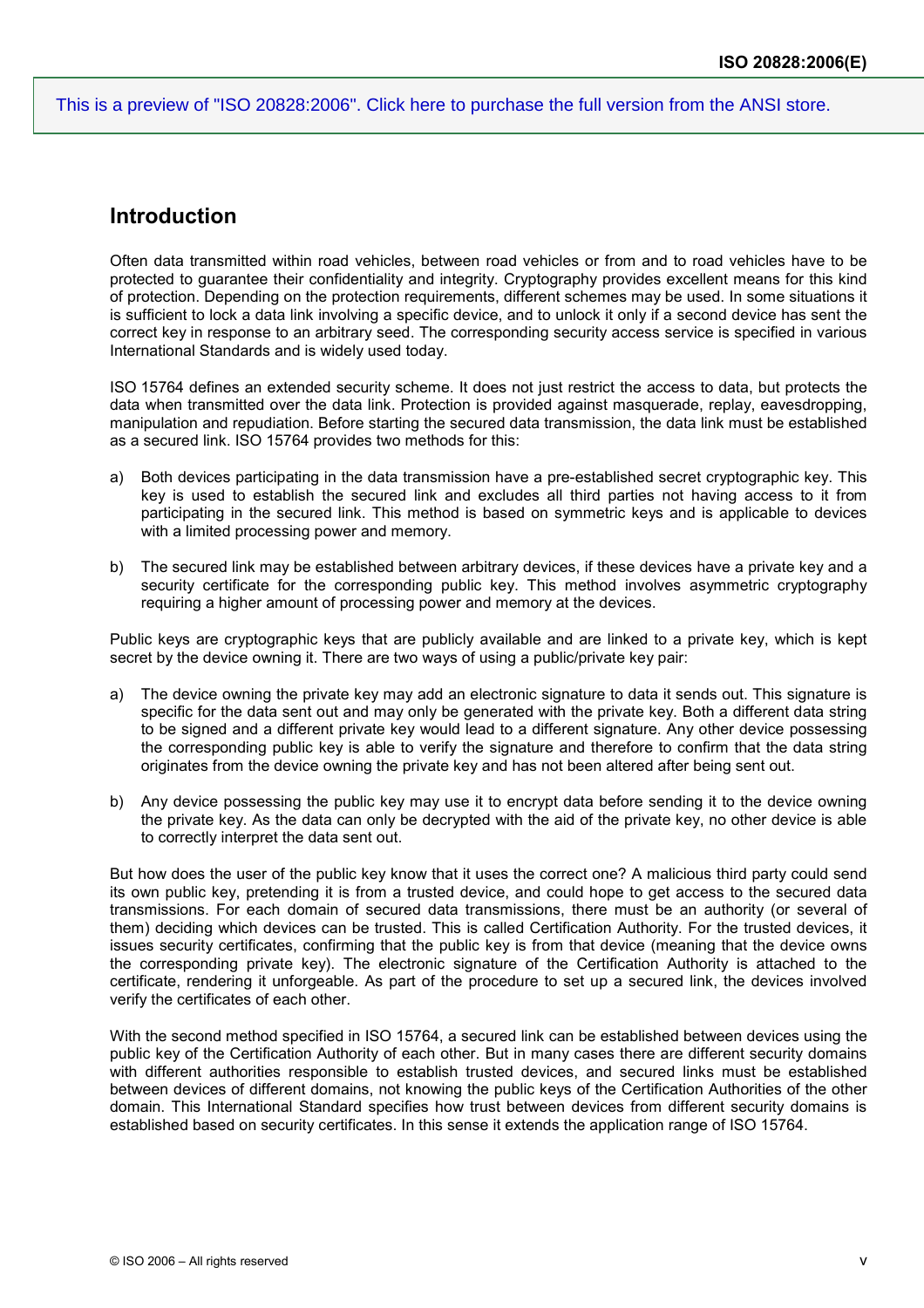

#### **Key**

- 1 security domain 1
- 2 security domain 2
- 3 security domain 3
- $\Rightarrow$  internal secured links covered by ISO 15764

external secured links covered by ISO 20828

#### **Figure 1 — How ISO 20828 extends the application range of ISO 15764**

The focus of this International Standard is on the management of certificates. Various security domains based on certificates have already been defined in various contexts. The task of a security certificate management for road vehicles is to give a framework in which such security domains can interact in the sense that secured links can be established from one domain to the other. For instance, there may be specific security domains for different car manufacturers, for public authorities in charge of tachographs or other legislated vehicle components, for telematics service providers, authorized dealers and workshops, emergency task forces and fleet operators. The framework should cover all of them.

When defining this security framework, the following specific requirements of the road vehicle environment have been considered:

- There should be no need for an overall infrastructure to be shared by all security systems. For instance, it can't be expected that shared databases are installed to which the devices involved have access.
- It should be possible to easily integrate existing security systems in the various domains without major modifications.
- The additional security framework should not affect the security of each domain.
- Devices with different security levels are considered. Breaking the security of a device with little protection should not affect the security of other devices.